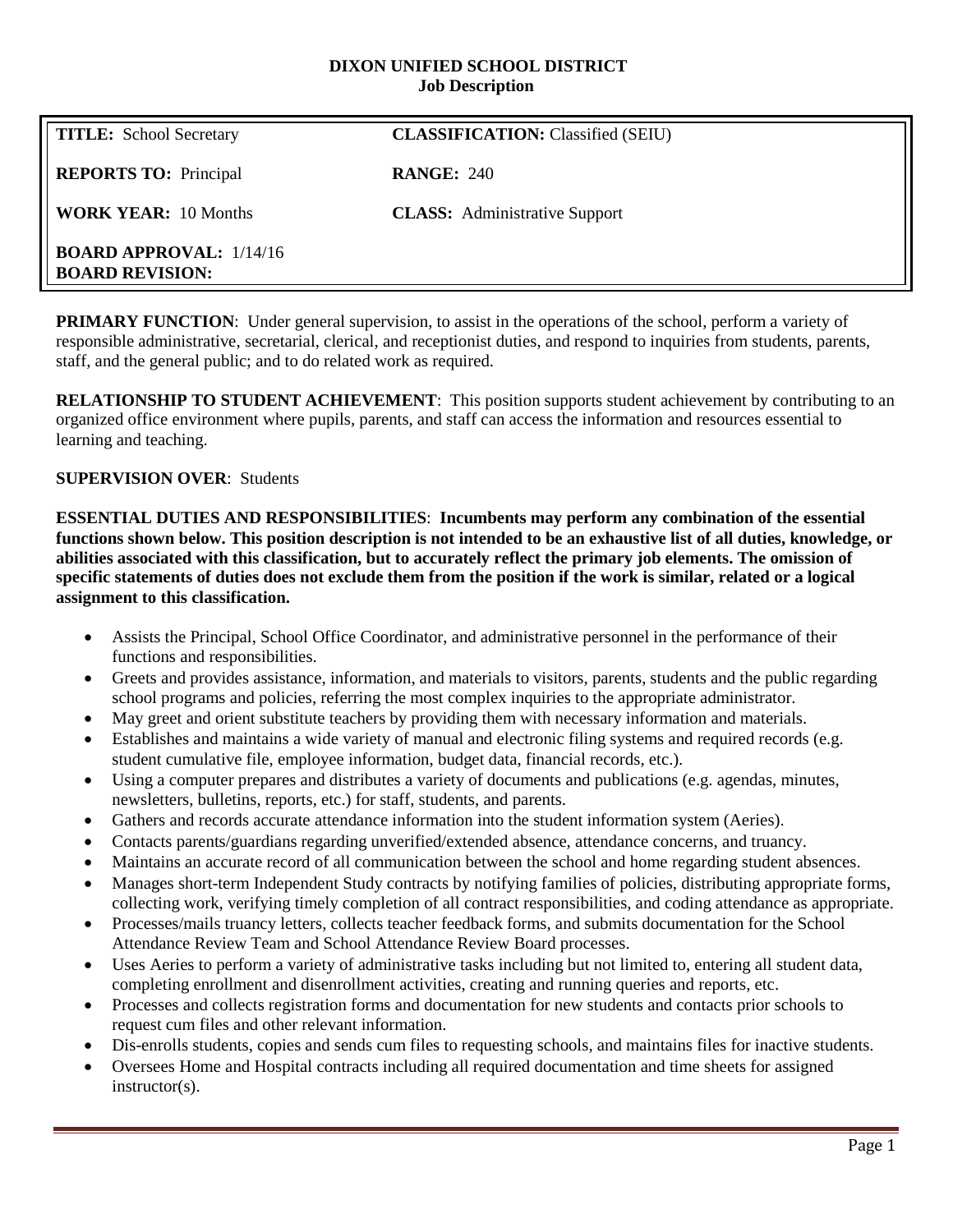- Stores and distributes supplies, equipment, books, and other instructional materials; may requisition supplies under direction of the Principal or School Office Coordinator.
- Conducts routine clerical duties such as, composing/compiling/sending correspondence, scheduling appointments, preparing/completing reports/forms, sorting/distributing mail, operating standard office machines, filing documents, answering/screening/directing telephone calls, etc.
- May update school website and publicize information via other school communication tools (i.e. email, automated caller, social network accounts, etc.) as directed by administrator.
- May assist the Office Manager in the performance of his/her duties.
- Assigns work to and oversees the performance of student office aides.
- Monitors the behavior of students in the office waiting area and refers them to the appropriate administrator as necessary.
- Administers first aid and routine care to pupils in the absence of a school nurse and contacts parents, professional help, and/or emergency response personnel when appropriate; completes and submits accident reports.
- Cares for, supervises, controls, and protects students in a manner commensurate to assigned duties and responsibilities.
- Completes other reasonable duties as assigned.

# **TRAINING, EDUCATION, AND EXPERIENCE:**

- High school diploma or the equivalent.
- Advanced education and/or courses in business practice, English, human relations, and computers desirable.
- One year experience in clerical/office work OR an equivalent combination of experience and education from which comparable knowledge, skills, and abilities have been achieved.
- Bilingual in English and Spanish highly desirable.
- Prior experience working in a public school setting preferred.

# **LICENSES AND OTHER REQUIREMENTS:**

- Fingerprint/criminal justice clearance.
- Possession of a negative TB risk assessment certificate and, if risk factors are identified, a negative TB examination, that is no more than 60 days old and renewable at least once every four years.
- CPR and first aid certification required and offered by the District yearly.

### **KNOWLEDGE AND ABILITIES: The following outline of essential knowledge, abilities, and physical requirements is not exhaustive and may be supplemented as necessary in accordance of the job.**

### KNOWLEDGE OF\*:

- Modern office practices and procedures.
- Correct English usage, composition, grammar, spelling, and punctuation.
- Basic mathematical skills.
- Computer procedures, software, and applications.

### ABILITY TO\*:

- Operate a computer to input, update, and access a variety of records, information, and data.
- Operate a computer to generate queries, reports, lists, and summaries.
- Use District software such as the student information system (Aeries).
- Read, learn, interpret, and make minor decisions in accordance with District and school policies, programs, mission, and vision.
- Establish priorities to plan and schedule work.
- Perform a variety of routine clerical duties such as, developing and maintaining organizational systems, composing correspondence, and operating standard office machines.
- Demonstrate proficiency in keyboarding and typing.
- Analyze situations and suggest appropriate action(s).